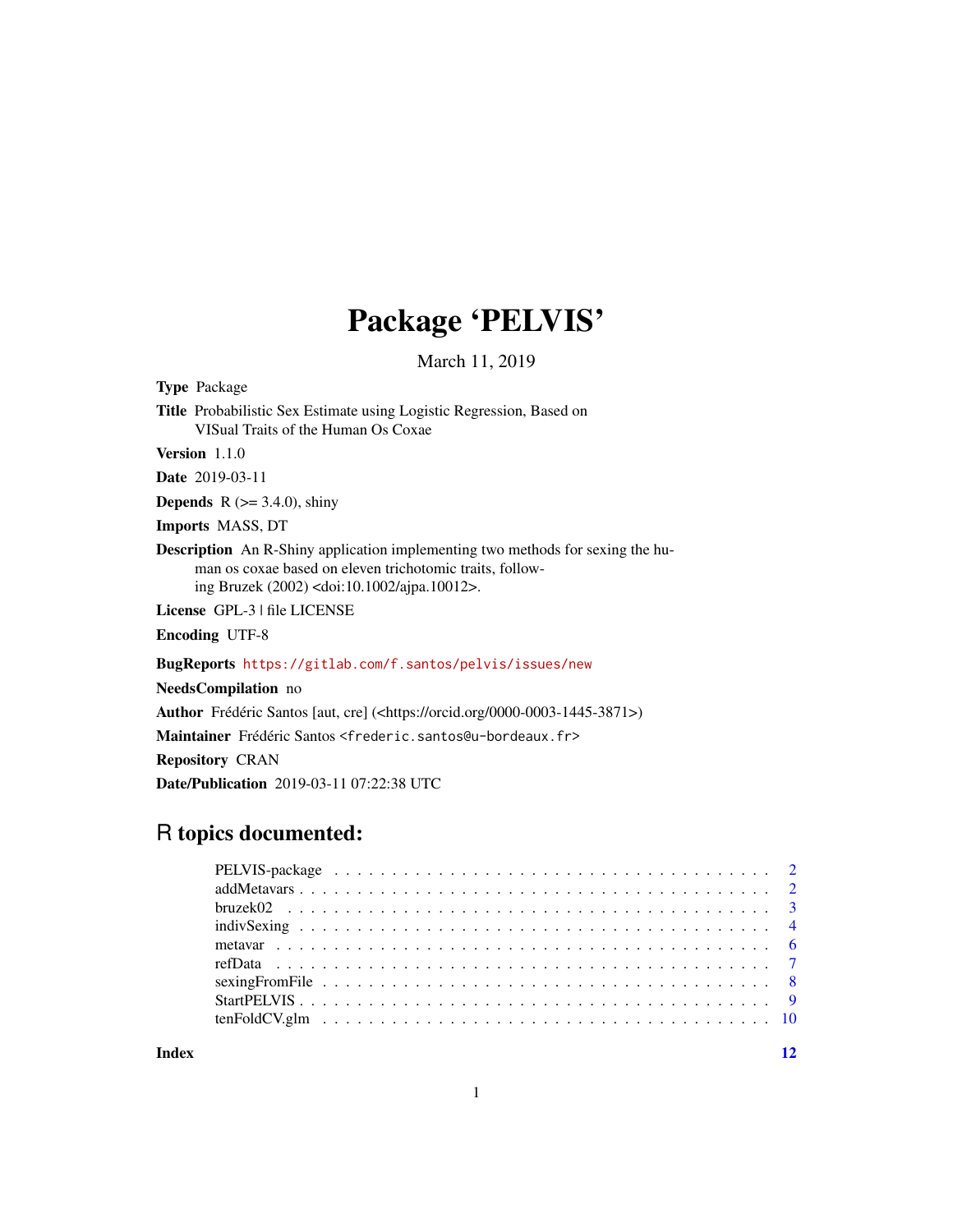<span id="page-1-0"></span>PELVIS-package *Probabilistic Sex Estimate using Logistic Regression, Based on VISual Traits of the Human Os Coxae*

#### Description

An R-Shiny application implementing two methods for sexing the human os coxae, based on eleven trichotomic traits.

#### Details

| Package: | <b>PELVIS</b> |
|----------|---------------|
| Type:    | Package       |
| Version: | 1.1.0         |
| Date:    | 2019-03-11    |
| License: | $GPL \geq 2$  |

#### Author(s)

Frédéric Santos, <frederic.santos@u-bordeaux.fr>

#### References

Bruzek, J. (2002) A method for visual determination of sex, using the human hip bone. *American Journal of Physical Anthropology* 117, 157–168. doi: 10.1002/ajpa.10012

Santos, F., Guyomarc'h, P., Rmoutilova, R. and Bruzek, J. (Submitted to *American Journal of Physical Anthropology*) A method of sexing the human os coxae based on logistic regressions and Bruzek's nonmetric traits

#### Examples

```
if(interactive()){ StartPELVIS() }
```
addMetavars *Internal function*

## **Description**

From a given dataset including the 11 visual traits exposed by Bruzek (2002), this function adds three corresponding main characters (PrSu, GrSN and InfP) based on the majority rule exposed in the original article.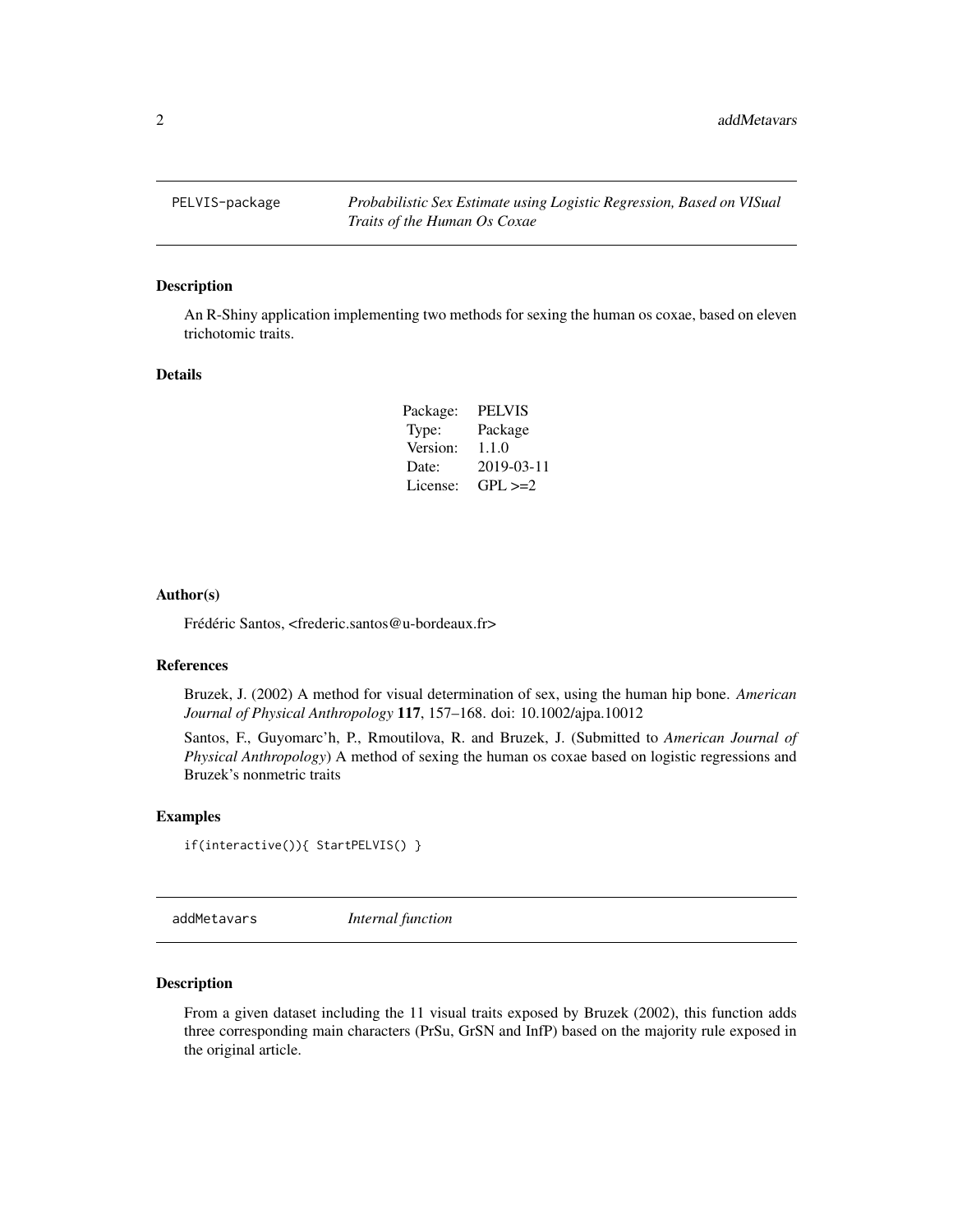#### <span id="page-2-0"></span>bruzek02 3

## Usage

addMetavars(dat)

## Arguments

dat A dataframe including the 11 visual traits described by Bruzek.

## Value

A dataframe including also the main characters derived from those visual traits.

## Note

This is an internal function for the R-Shiny application implemented in PELVIS, documented here for testing purposes only.

## Author(s)

Frédéric Santos, <frederic.santos@u-bordeaux.fr>

## References

Bruzek, J. (2002) A method for visual determination of sex, using the human hip bone. *American Journal of Physical Anthropology* 117, 157–168. doi: 10.1002/ajpa.10012

| bruzek02 | Internal function for sexing the human os coxae using Bruzek's method<br>(2002) |
|----------|---------------------------------------------------------------------------------|
|          |                                                                                 |

## Description

Produces a single (and non-probabilistic) sex estimate from five characters observed on the human os coxae, following Bruzek (2002)

#### Usage

bruzek02(x)

#### Arguments

x A character vector of length 5, having three possible values: 'F', '0' or 'M'.

## Value

One unique character value, 'F', 'I' or 'M', according to the majority rule exposed by Bruzek.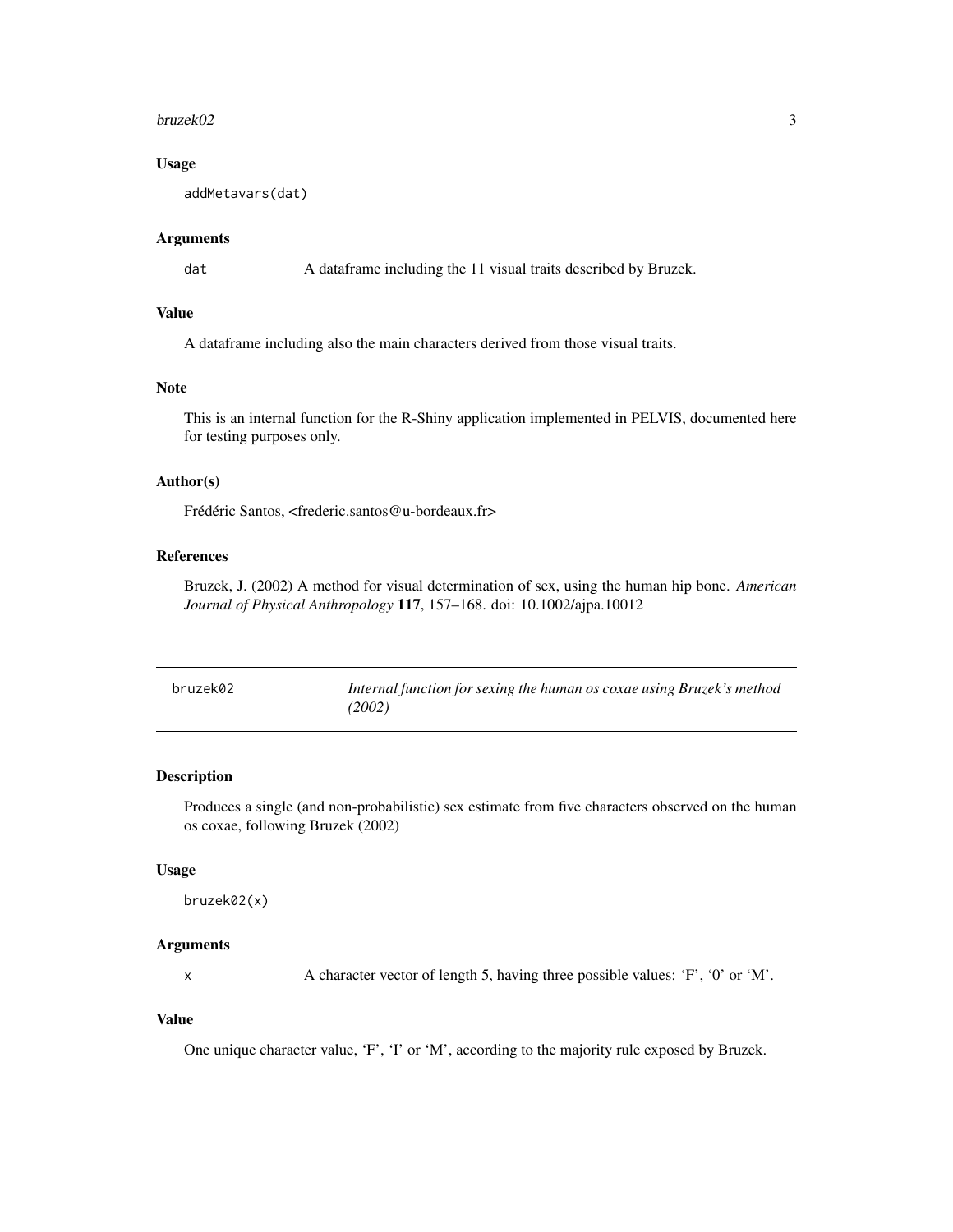## <span id="page-3-0"></span>Note

This is an internal function for the R-Shiny application implemented in PELVIS, documented here for testing purposes only.

#### Author(s)

Frédéric Santos, <frederic.santos@u-bordeaux.fr>

## References

Bruzek, J. (2002) A method for visual determination of sex, using the human hip bone. *American Journal of Physical Anthropology* 117, 157–168. doi: 10.1002/ajpa.10012

## Examples

```
# Here we create manually an individual:
individual <- c(PrSu="M", GrSN="F", CArc="F", InfP="0", IsPu="F")
individual
# Determination produced by Bruzek (2002): female individual.
bruzek02(individual)
```

| indivSexing | Internal function for sexing one single human os coxae using revised |
|-------------|----------------------------------------------------------------------|
|             | <i>Bruzek's method (2018)</i>                                        |

## Description

Produces a statistical sex estimate from eleven characters observed on the human os coxae, following Bruzek (2018), and using logistic regression models.

## Usage

```
indivSexing(ref, newInd)
```
## Arguments

| ref    | A learning dataset for logistic regression models, basically the dataset 'refData'<br>included in PELVIS (or any other dataset with the same variables). |
|--------|----------------------------------------------------------------------------------------------------------------------------------------------------------|
| newInd | A new os coxae to be determined, with eleven observed traits (possibly with<br>missing values).                                                          |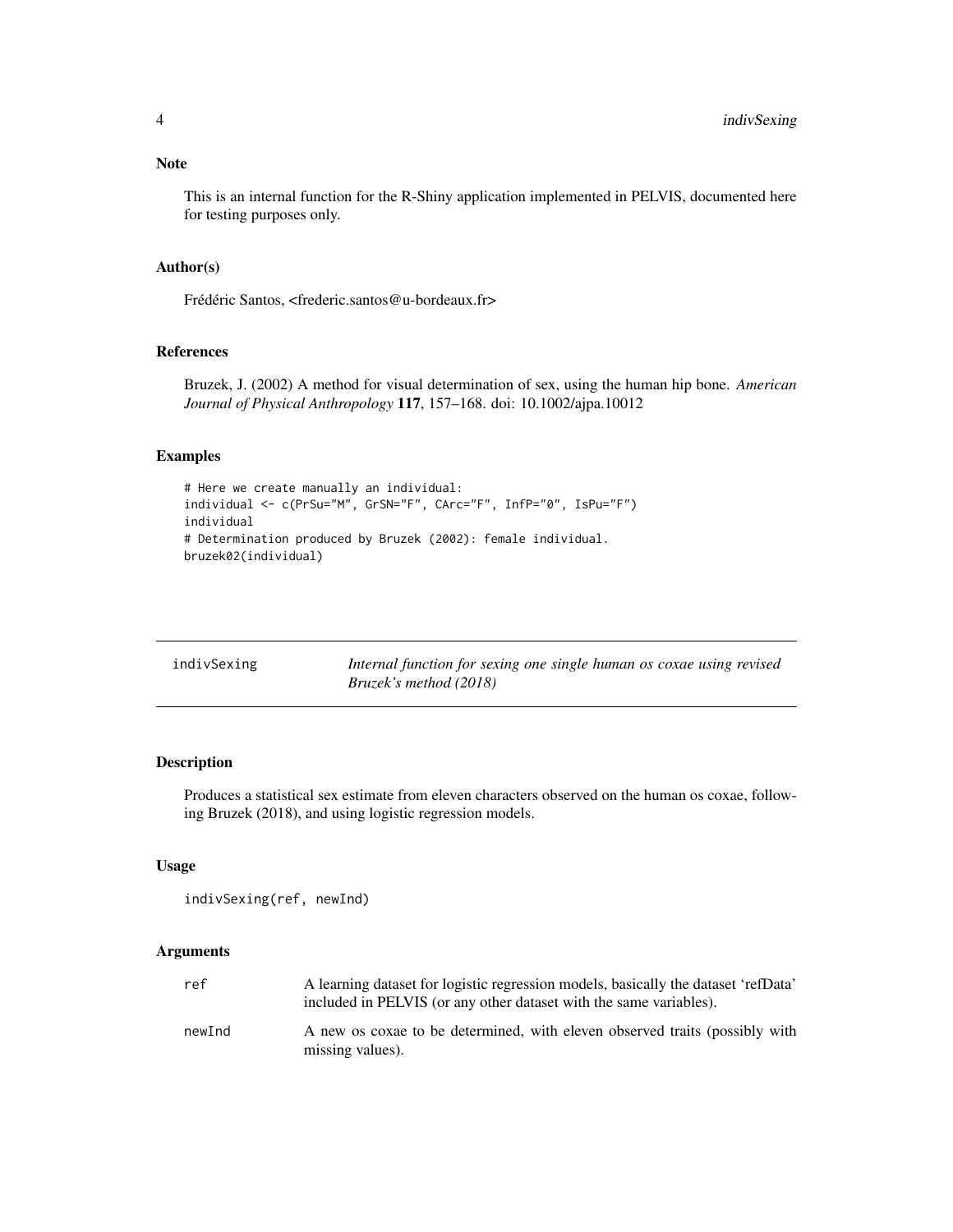## indivSexing 5

## Value

A list with the following components:

| PredictedSex  | One unique character value, 'F', 'I' or 'M': final sex estimate for the studied os<br>coxae.                                 |
|---------------|------------------------------------------------------------------------------------------------------------------------------|
| PostProb      | Posterior probability for the individual to be a male.                                                                       |
| BestModel     | Best logistic regression model for the studied os coxae according to the BIC<br>criterion.                                   |
| VariablesUsed | Names of the variables (including part or all of the nonmissing traits for the<br>studied os coaxe) used in this best model. |
| cyRate        | Success rate in cross-validation. Cf. Santos et al. (2018) for more details about<br>cross-validation here.                  |
| cvIndet       | Rate of individuals remaining indeterminate using the best logistic regression<br>model.                                     |

## Note

This is an internal function for the R-Shiny application implemented in PELVIS, documented here for testing purposes only.

#### Author(s)

Frédéric Santos, <frederic.santos@u-bordeaux.fr>

## References

Santos, F., Guyomarc'h, P., Rmoutilova, R. and Bruzek, J. (Submitted to *American Journal of Physical Anthropology*) A method of sexing the human os coxae based on logistic regressions and Bruzek's nonmetric traits

## Examples

```
data(refData)
# Pick the first individual of the reference dataset with its 11 traits, as an example:
individual \leq refData[1, -c(1:6)]
individual
# Produce a sex estimate for this individual:
indivSexing(ref=refData, newInd=individual)
```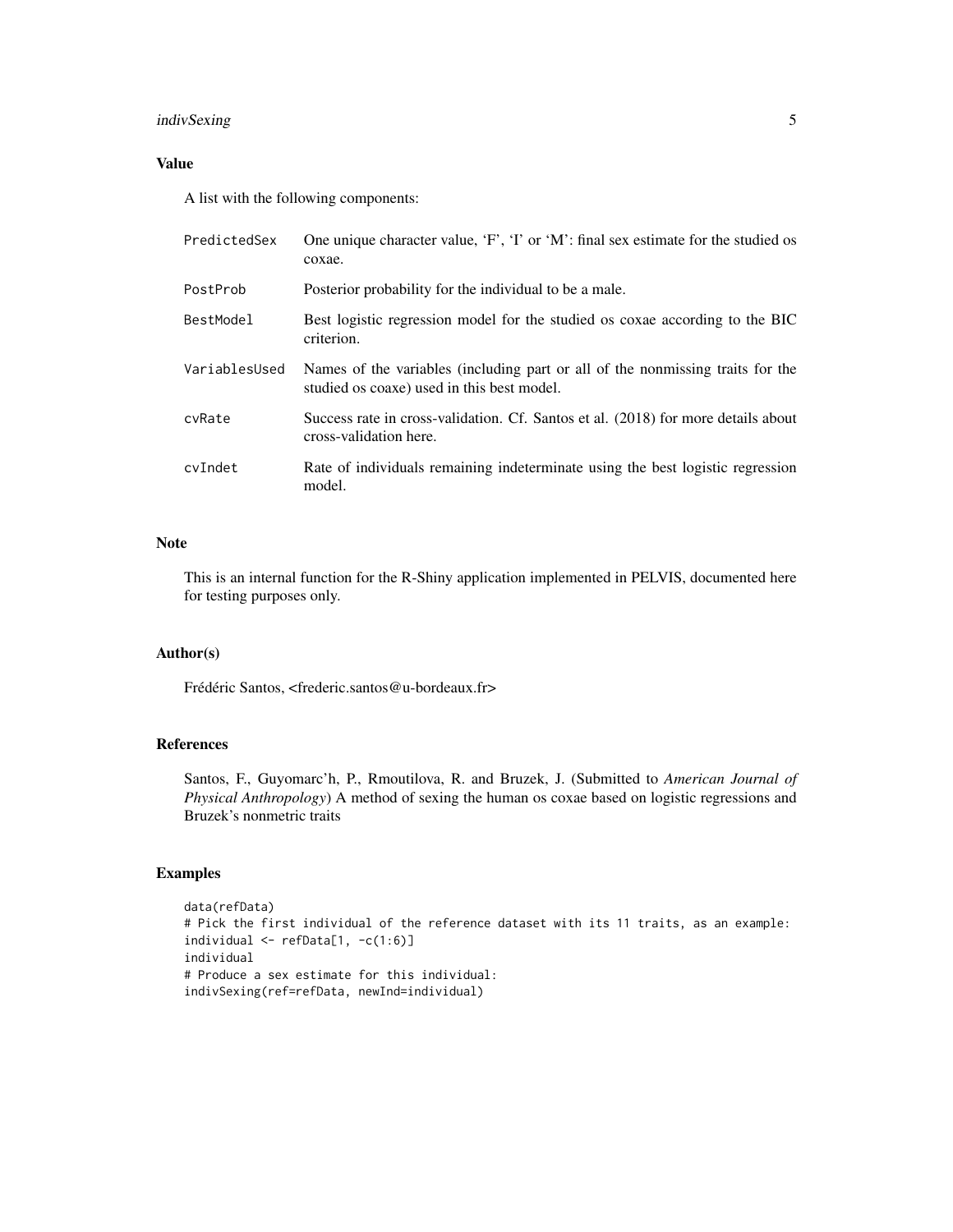<span id="page-5-0"></span>metavar *Internal function used to get the five main characters described by Bruzek (2002) from the eleven visual traits observed on the human os coaxe.*

## Description

Converts a set of three visual traits to its correspoding main character (e.g. PrSu1, PrSu2 and PrSu3 are converted to PrSu).

#### Usage

metavar(x, seuil=2)

#### Arguments

|       | A vector of characters of length 3, having three possible values: 'f', 'i' or 'm'. |
|-------|------------------------------------------------------------------------------------|
| seuil | For internal purposes only.                                                        |

## Value

A unique character value among three possible values: 'F', '0' or 'M'.

## Note

This is an internal function for the R-Shiny application implemented in PELVIS, documented here for testing purposes only.

## Author(s)

Frédéric Santos, <frederic.santos@u-bordeaux.fr>

#### References

Bruzek, J. (2002) A method for visual determination of sex, using the human hip bone. *American Journal of Physical Anthropology* 117, 157–168. doi: 10.1002/ajpa.10012

#### Examples

```
# Here we create a set of three values for the traits observed on the preauricular surface:
prsu <- c(PrSu1="f", PrSu2="f", PrSu3="m")
prsu
# Final determination for the main character PrSu:
metavar(prsu)
```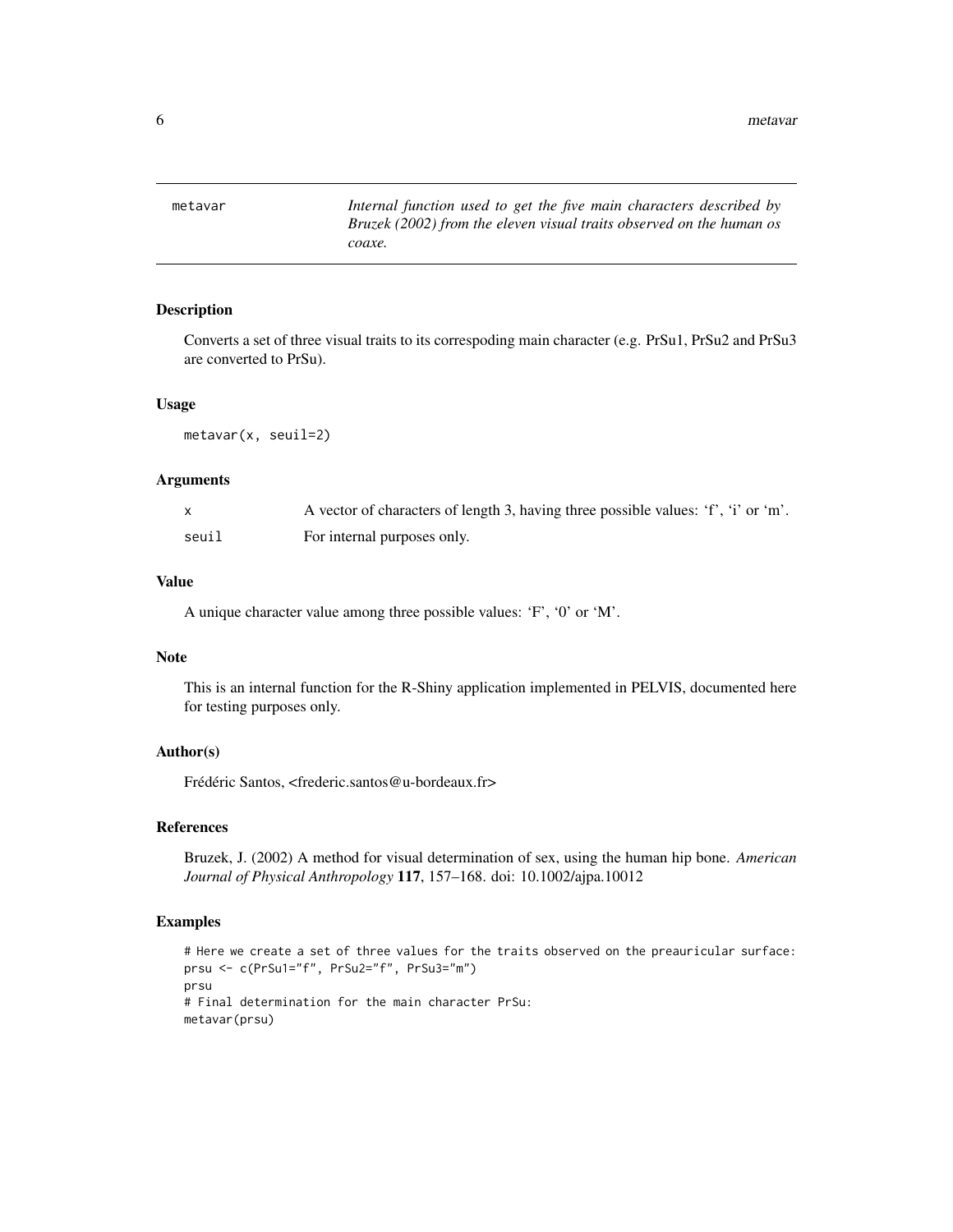<span id="page-6-0"></span>

#### Description

This dataset includes 592 ossa coxa from five population samples. The eleven trichotomic traits are given for each os coaxe (possibly with missing values for incomplete bones), along with the geographical origin and known sex of the individual. When possible, the age and stature of the individual are also given. This dataset is used as a training sample for the logistic regression models implemented in PELVIS.

#### Usage

data(refData)

#### Format

A data frame with 592 observations on the following 17 variables:

Id a factor with 592 levels (unique ID of the individual to whom the bone belongs)

Orig a factor with 5 levels (geographical origin)

Sex a factor with levels F, M (known sex)

Age a numeric vector (age of the associated individual in years)

Side a factor with levels L, R (left or right side)

Stature a numeric vector (in cm)

```
PrSu1 a factor with levels f, i, m
```
PrSu2 a factor with levels f, i, m

- PrSu3 a factor with levels f, i, m
- GrSN1 a factor with levels f, i, m
- GrSN2 a factor with levels f, i, m
- GrSN3 a factor with levels f, i, m
- CArc a factor with levels F, 0, M
- IsPu a factor with levels F, 0, M
- InfP1 a factor with levels f, i, m
- InfP2 a factor with levels f, i, m
- InfP3 a factor with levels f, i, m

## References

Santos, F., Guyomarc'h, P., Rmoutilova, R. and Bruzek, J. (Submitted to *American Journal of Physical Anthropology*) A method of sexing the human os coxae based on logistic regressions and Bruzek's nonmetric traits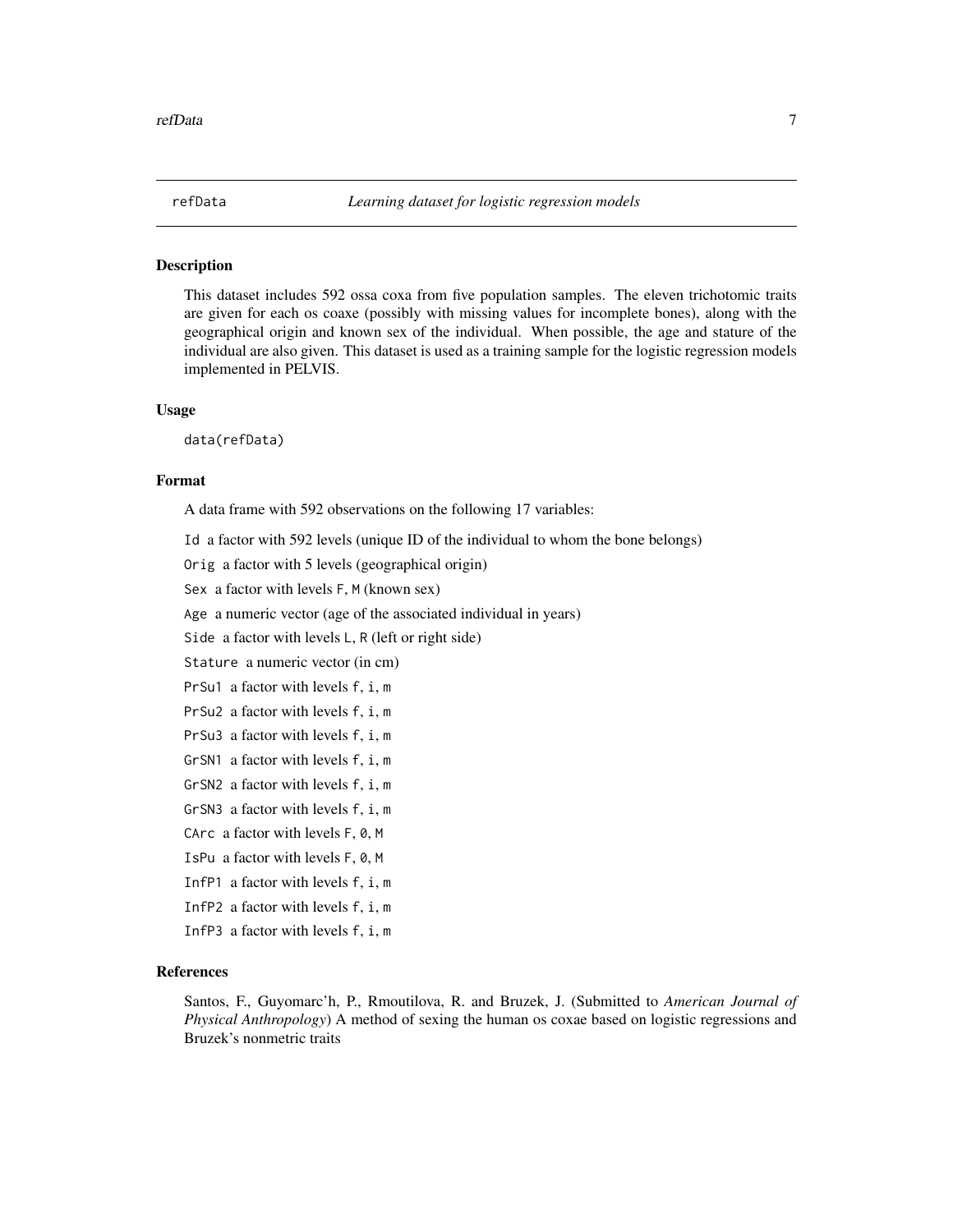<span id="page-7-0"></span>8 sexingFromFile

## Description

Produces sex estimates from each of the ossa coxarum submitted by the user through the graphical user interface of the R-Shiny application.

## Usage

sexingFromFile(dat, ref, updateProgressBar=NULL)

## Arguments

| dat               | A test dataset submitted by the user throught the graphical user interface. The<br>predictive factors (i.e. the eleven trichotomic traits) should have the same head-<br>ers and levels as in the reference dataset 'refData' included in PELVIS. An ex-<br>ample of valid data file can be downloaded here: http://www.pacea.u-bordeaux.fr/IMG/csv/data_test_PEL<br>(its field separator is the semicolon ";"). |
|-------------------|------------------------------------------------------------------------------------------------------------------------------------------------------------------------------------------------------------------------------------------------------------------------------------------------------------------------------------------------------------------------------------------------------------------|
| ref               | A learning dataset for logistic regression models, basically the dataset 'refData'<br>included in PELVIS (or any other dataset with the same variables).                                                                                                                                                                                                                                                         |
| updateProgressBar |                                                                                                                                                                                                                                                                                                                                                                                                                  |
|                   | Internal option for the R-Shiny application.                                                                                                                                                                                                                                                                                                                                                                     |

#### Value

A complete dataframe of results displayed through the R-Shiny application.

## Note

This is an internal function for the R-Shiny application implemented in PELVIS.

## Author(s)

Frédéric Santos, <frederic.santos@u-bordeaux.fr>

## References

Santos, F., Guyomarc'h, P., Rmoutilova, R. and Bruzek, J. (Submitted to *American Journal of Physical Anthropology*) A method of sexing the human os coxae based on logistic regressions and Bruzek's nonmetric traits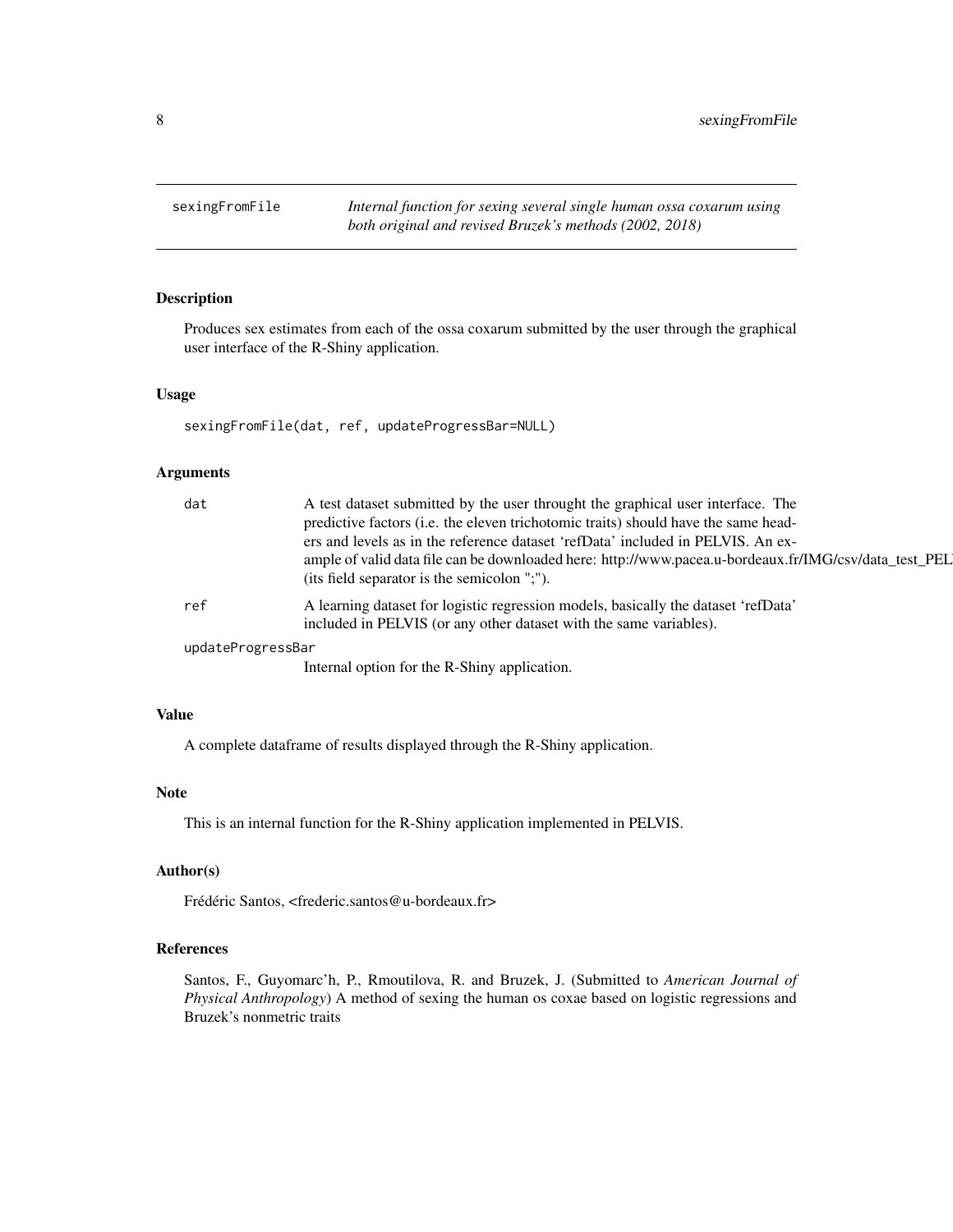#### <span id="page-8-0"></span>**Description**

Launches a graphical user interface (GUI) allowing to use Bruzek's methods (2002, 2018) for sexing the human os coxae, based on eleven visual traits.

#### Usage

StartPELVIS()

## Details

The R-Shiny application proposes two tabs:

- 'Data input: manual editing' can be used for both data entry and sex classification. The eleven trichotomic traits are manually edited for each os coxae through the GUI, and the corresponding sex estimates are then produced.
- 'Data input: from text file' is the classical way to get the sex estimates for a whole sample of ossa coxa correctly described in a file. PELVIS accepts .CSV or .TXT data files, but does not support .ODS or .XLS(X) files. The predictive factors (i.e. the eleven trichotomic traits) should have the same headers and levels as in the reference dataset 'refData' included in PELVIS. An example of valid data file can be downloaded here: http://www.pacea.ubordeaux.fr/IMG/csv/data\_test\_PELVIS.csv (its field separator is the semicolon ";").

In both tabs, two sex estimates are given: the visual sex estimate from Bruzek (2002), and the probabilistic sex estimate from Santos, Guyomarc'h, Rmoutilova and Bruzek (2018, submitted). Depending on the traits possibly missing on the ossa coxa submitted to the program, the logistic regression models can use various subsets of best predictors (selected by BIC). The final subset of predictors used for each os coxae is given in the table of results.

#### Value

The function returns no value by itself, but the results can be downloaded through the graphical interface. The table of results includes the following columns:

- 'Sex estimate (Bruzek 2002)': the visual sex estimate based on Bruzek's method (2002).
- 'Statistical sex estimate (2018)': a sex estimation based on a logistic regression model, following the method described in Santos, Guyomarc'h, Rmoutilova and Bruzek (2018, submitted).
- 'Prob(M)' is the probability (obtained with the logistic regression model) that the individual is a man. According to tradition in biological anthropology, we have the following decsion rule: if Prob(M)>0.95 then the sex estimate is 'M'; if Prob(M)<0.05 then the sex estimate is 'F'; else the individual remains indeterminate ('I').
- 'Prob $(F)$ ', defined as 1-Prob $(M)$ , is the probability that the individual is a woman.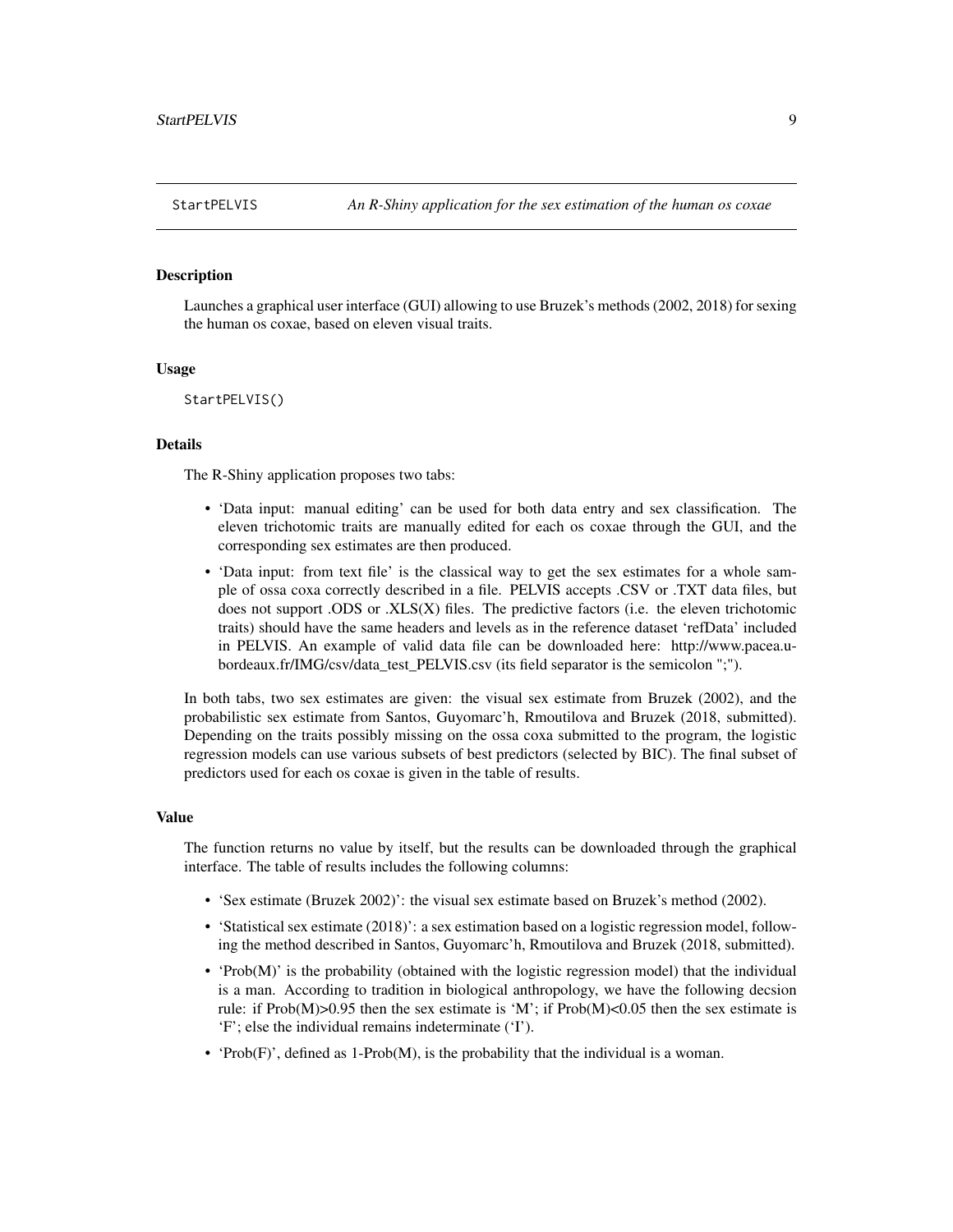- <span id="page-9-0"></span>• 'Selected predictors in LR model': for a given individual, the sex estimation proceeds as follows. First, a complete model is built using all available (i.e., nonmissing) traits for this individual. Then, a classical stepwise model selection by BIC is performed, and the subset of the most useful traits is used to produce the final sex estimate. This column gives the traits used for each individual.
- '10-fold CV accuracy (%)': the rate of correct classification for the corresponding logistic regression model is estimated using a ten-fold cross-validation on the learning sample.
- 'Indet. rate in CV (%)': the rate of individuals remaining indeterminate in cross-validation for the corresponding logistic regression model.

#### Note

The R console is not available when the GUI is active. To exit the GUI, type Echap (on MS Windows systems) or Ctrl+C (on Linux systems) in the R console.

Regardless of the size and resolution of your screen, for convenience, it is advisable to decrease the zoom level of your web browser and/or to turn on fullscreen mode.

## Author(s)

Frédéric Santos, <frederic.santos@u-bordeaux.fr>

#### References

Bruzek, J. (2002) A method for visual determination of sex, using the human hip bone. *American Journal of Physical Anthropology* 117, 157–168. doi: 10.1002/ajpa.10012

Santos, F., Guyomarc'h, P., Rmoutilova, R. and Bruzek, J. (Submitted to *American Journal of Physical Anthropology*) A method of sexing the human os coxae based on logistic regressions and Bruzek's nonmetric traits

#### Examples

```
if(interactive()){StartPELVIS()}
```

| tenFoldCV.glm | Internal function for evaluating the performance of logistic regression |
|---------------|-------------------------------------------------------------------------|
|               | models used in Bruzek's revised method (2018)                           |

#### **Description**

Error rate, and rate of individuals remaining indeterminate, using 10-fold cross validation for a given logistic regression model in the context of Bruzek's revised method.

#### Usage

```
tenFoldCV.glm(dat.glm, mod, seuil=0.95)
```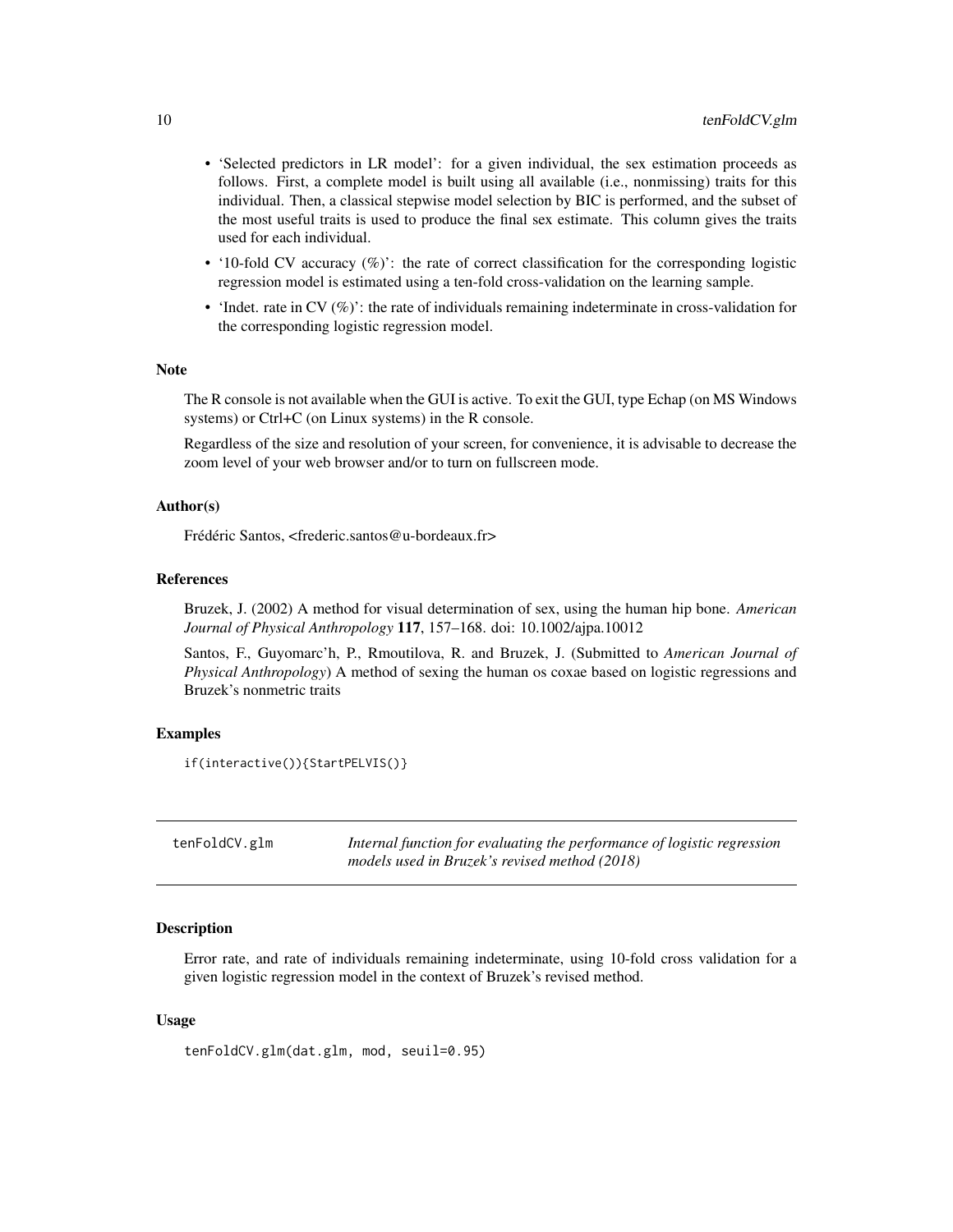## tenFoldCV.glm 11

#### Arguments

| dat.glm | A data frame to evaluate the GLM.                                                          |
|---------|--------------------------------------------------------------------------------------------|
| mod     | GLM model to be evaluated.                                                                 |
| seuil   | Threshold for sex determination, classically 0.95 following Bruzek's recommen-<br>dations. |

## Value

A complete dataframe of results displayed through the R-Shiny application.

## Note

This is an internal function for the R-Shiny application implemented in PELVIS. Please do not use this function for classical validation of GLMs outside the context of this package.

## Author(s)

Frédéric Santos, <frederic.santos@u-bordeaux.fr>

## References

Santos, F., Guyomarc'h, P., Rmoutilova, R. and Bruzek, J. (Submitted to *American Journal of Physical Anthropology*) A method of sexing the human os coxae based on logistic regressions and Bruzek's nonmetric traits